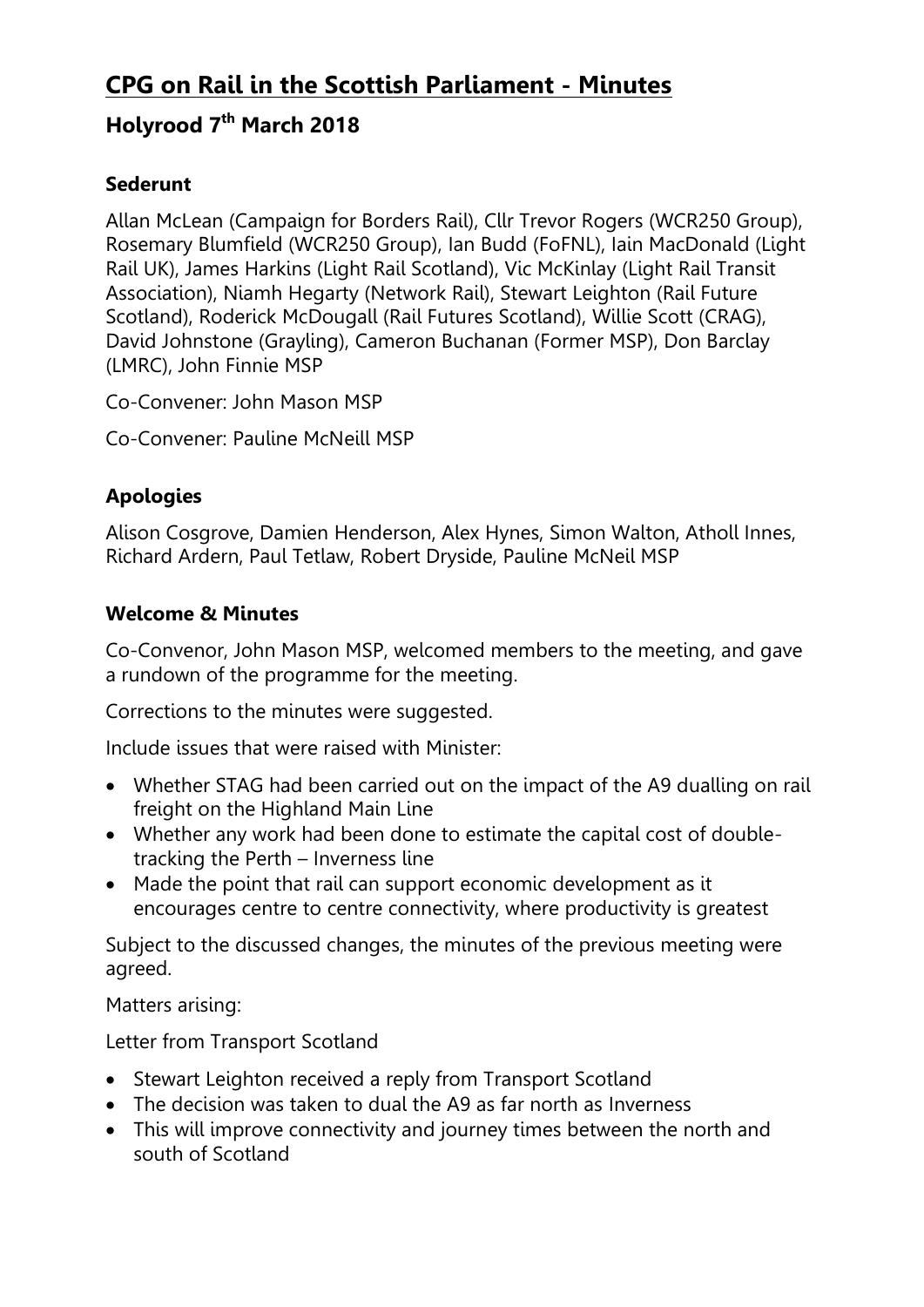- On the HML, work is underway to improve rail service, phase 2 aims to deliver hourly service between Inverness and Perth, further journey time reductions of around 10 minutes, and more efficient freight operations by March 2019
- It was noted that TS did not answer part of question on the cost of double tracking the HML.

Levenmouth update

- Difficult to get information out of TS and Fife Council
- Transport Minister and MSPs said it was worthwhile project
- Transport Minister said to instruct officers to take the project to next level
- Group has already done STAG 3, thought we were going to GRIT 4
- Now group are going back to STAG 3, which feels like a step backwards
- Group still cannot get information about the other consultant appointed by TS to talk to Fife Council to move the process forward
- Wanted to make the CPG aware of the issue
- This is a project to regenerate Levenmouth and the coast of Fife

Noted that the group could write to Minister on this issue.

#### **Presentation**

Jim Harkins, from Light Rail UK delivered a presentation on The Utility of Trams on Mixed Rail Lines.

Jim agreed to make the presentation available to members on request.

The presentation covered:

- Background of Tram-Train, and examples of existing projects
- The relationship between fixed tram and economic regeneration
- Covered the key benefits of the technology
	- o Operating costs are lower
	- o Capacity relief at congested rail stations
	- o Frequent, reliable, and inter-urban links
	- o With tram-train you have track sharing, no street running
	- o Environmental benefits
	- o High Modal switch
	- o Increased retail footfalls
	- o New connectivity
- Why do we need Tram-Train?
	- $\circ$  Climate change clean at the point of use
	- o Congestion significant modal switch
	- $\circ$  Pollution no tail-pipe emissions
	- o Health benefits trams prevent "deaths on the pavement" due to air pollution
- What technology is available now, and where it's being used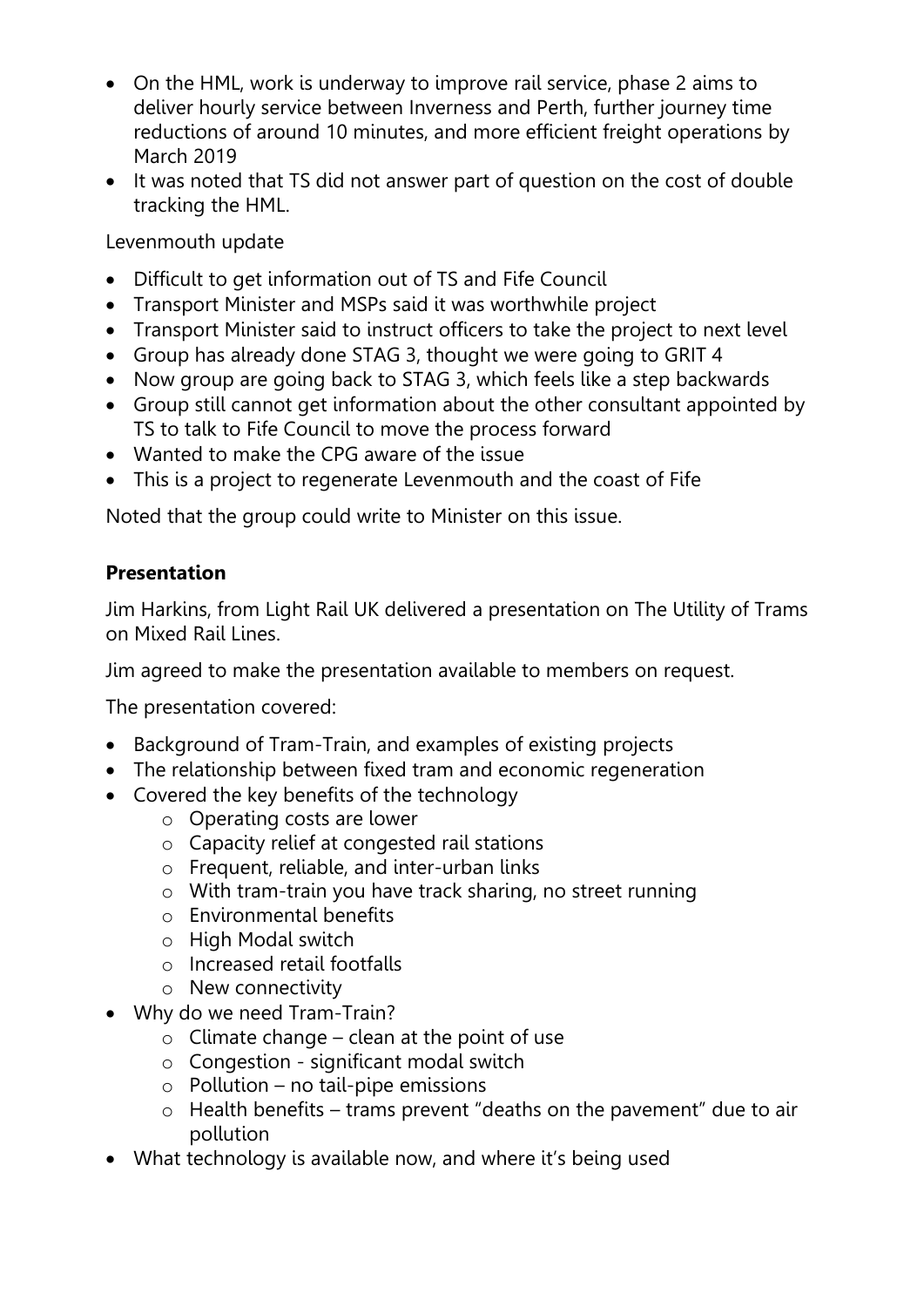Jim switched to his second presentation

- Urban transport corridor pollution
	- o Two main pollutions tail pipe emissions, "Oslo Effect" (road, tyre and brake dust)
- Benefit of tram
	- o Year on year savings to health costs
	- o Since Manchester tram has started running there have been improvements
		- **People moving back in the centre**
- Expects the UK to be fined by EU for infringing air quality
- Stats diseases of old age are due to transport policies

A question and answer session followed.

Topics raised included:

- Problem in persuading people of the benefits of trams, given bad reputation of Edinburgh Trams
- The problems with Edinburgh Trams, and options for improvements and expansions
- Whether tram development require moving the underground infrastructure for utilities
- Feasibility of using buses that are also adapted to run on tram lines, in order to connect people in rural areas to the tram lines
- Discussion on which cities and towns in Scotland could light rail be introduced to, and the costs of this
- The level of modal shift from new lines
- The opposition to tram-trains and why
- The development of Edinburgh Trams and south suburban
- Discussion on the extension of the Edinburgh Trams, and how to counteract the negative campaign that will emerge to oppose more work
- Whether trams can run on rail lines given that faster heavy rail would have to run alongside, with associated signalling issues
- Discussion on having transport infrastructure in place before housing developments are made on brownfield sites
- The effect of long-term land use patterns, discriminating against rail

John Mason MSP thanked Jim Harkins for his presentation to the CPG, and for answering questions.